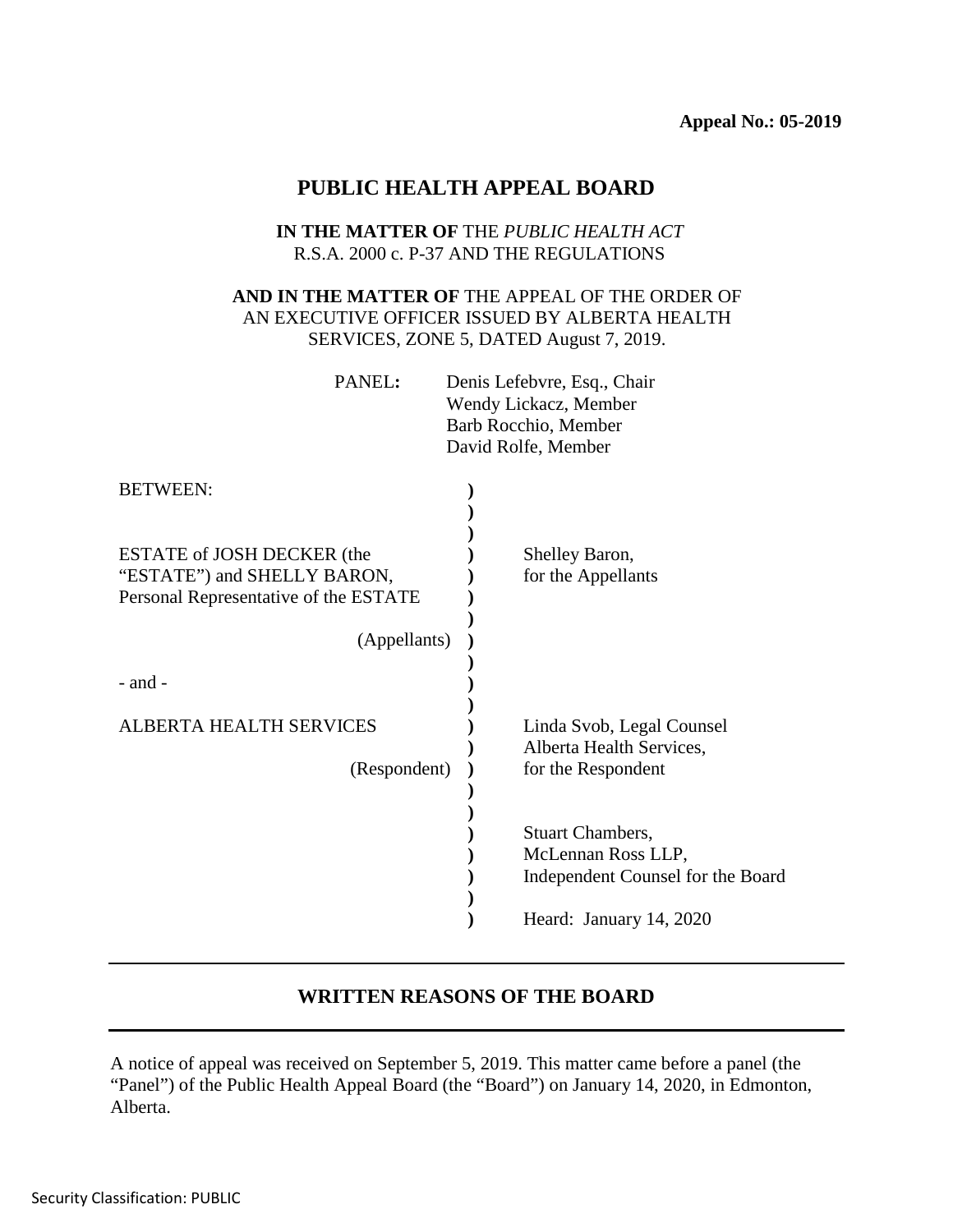# **The Appeal**

[1] This is an appeal (the "Appeal") to reverse an order of an Executive Officer ("EO") dated August 7, 2019 (the "Order").

# **Timing of Appeal**

[2] Section 5(3) of the *Public Health Act* (the "Act") requires the Appellant to serve the notice of an appeal within 10 days after receiving notice of the decision being appealed.

[3] The Public Health Appeal Board ("PHAB") Secretariat received a notice of the appeal dated August 7, 2019 (the "Notice of Appeal") on September 5, 2019.

[4] The Appellant advised the Secretariat that she only received the Order on August 30 2019. Given that there were no indications from the Respondent as to when the Order was served upon the Appellant, the PHAB accepted the Notice of Appeal as being filed on time.

## **Procedural History**

[5] On December 16, 2019, the Panel heard a moot application with respect to this Appeal. Based on the submission of the Parties, the Panel concluded that the Appeal was not moot. Accordingly, the matter was set down for a hearing.

[6] On December 17, 2019, the Chair issued a directive allowing the Appellants' representative and the EO to appear by teleconference pursuant to section 4.3.2 of the PHAB Rules of Procedure.

## **Board Decision and Reasons**

[7] Following the hearing, the Panel rendered its decision to confirm the Order on January 16, 2020 following the Panel's deliberation (the "Decision").

[8] The Reasons for the Decision are provided herein.

### **Background**

[9] The subject matter property is a detached home (the "Premises"). The Premises is located in Redcliff, Alberta, and is municipally described as 606-Broadway Avenue East and is legally described as Plan 755AD; Block 78; Lots 10-12.

[10] Following a complaint from the tenants dated July 30, 2019, the EO attended at the Premises on August 1, 2019 to conduct an inspection (the "Inspection"). Based on the Inspection, the EO issued the Order. The Order is reproduced here (*verbatim*):

**WHEREAS** I, an Executive Officer of Alberta Health Services, have inspected the above premises pursuant to the provisions of the Public Health Act, RSA 2000, c. P-37, as amended;

**AND WHEREAS** such inspection disclosed that the following conditions exist in and about the above noted premises which are or may become injurious or dangerous to the public health or which might hinder in any manner the prevention or suppression of disease, namely: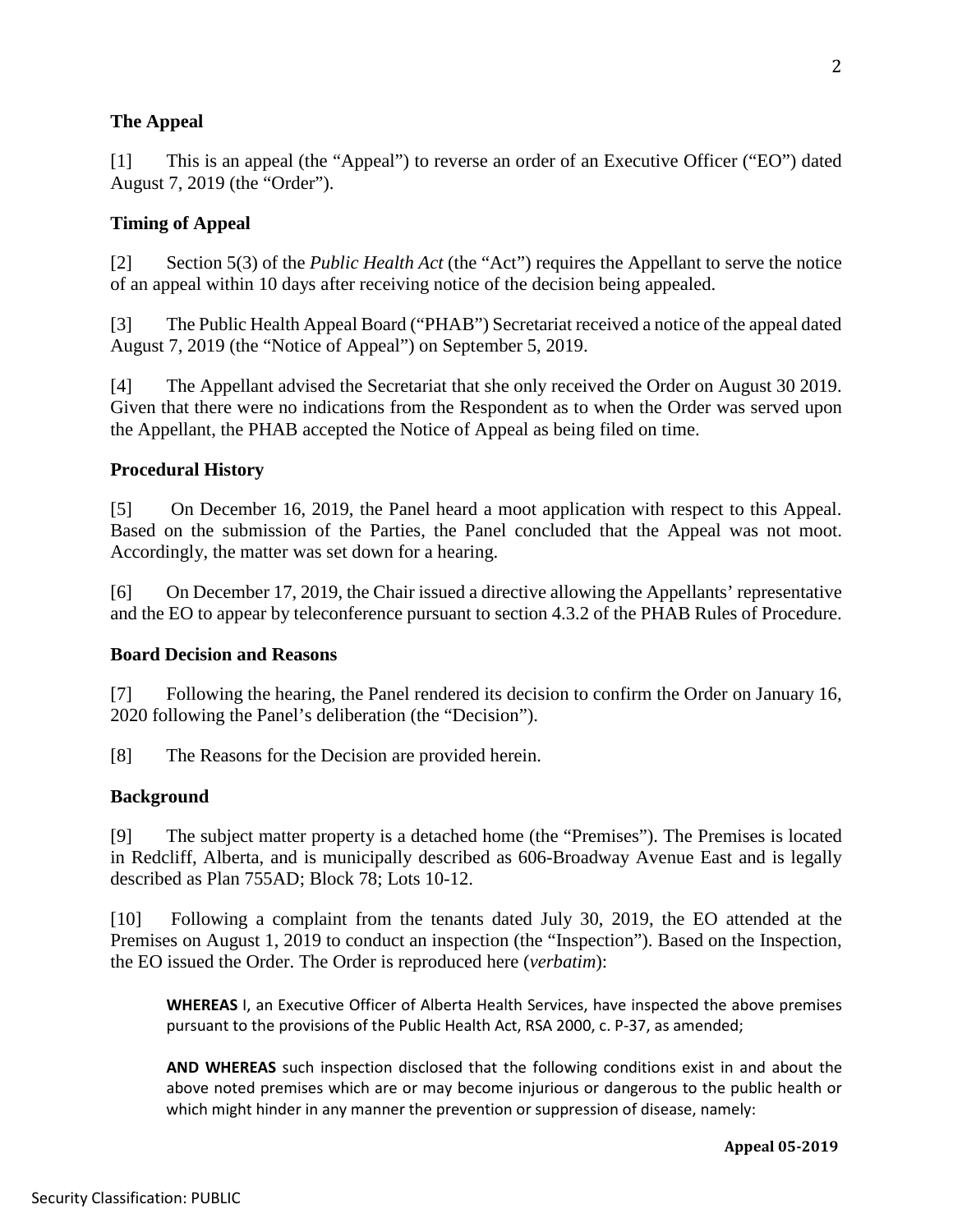- a. The handle for the master bedroom window is broken off.
- b. There is a small hole in a wall in the master bedroom.
- c. The main floor bedroom window does not meet egress requirements; the opening hardware of this awning window obstructs escape.
- d. The thermostat appears old, and reportedly, does not work.
- e. The central air conditioning system does not work.
- f. The *Frigidaire* oven yields no heat when it is turned on.
- g. Track lighting in the kitchen does not work.
- h. There are a few holes in the kitchen wall.
- i. Wooden flooring of the east side deck is rotted in a few areas.
- j. A smoke alarm is missing just above the basement stairs.
- k. A hand rail is not provided for the stairs leading to the basement.
- l. The basement bedroom floor is not finished.
- m. The window in the basement bedroom is cracked and broken.
- n. There are three loose and exposed electrical wires in the panel box.
- o. There are a few holes in the basement bedroom wall.
- p. The basement washroom neither has a ventilation fan nor an openable window.
- q. The clothes dryer does not work.
- r. The clothes washer provided malfunctions, resulting in a continuous fill cycle and associated flooding.
- s. The floor drain in the laundry room backs up during washing cycles.
- t. The back door's window frame is damaged.

AND WHEREAS such inspection disclosed that the following breaches of the Public Health Act and the *Housing Regulation*, Alberta Regulation 173/99, and the *Minimum Housing and Health Standards* exist in and about the above noted premises, namely:

- a. The handle for the master bedroom window is broken off which is in contravention of section III 2 (b) (i) & (ii) of the Minimum Housing and Health Standards, which states that: "All windows and exterior doors shall be; maintained in good repair, free of cracks and weatherproof. In housing premises intended for use during the winter months, windows in habitable rooms shall protect against cold weather through the provision of a storm sash, double glazing, or other durable thermal/air resistant barrier as may be approved by the Executive Officer."
- b. There is a small hole in a wall in the master bedroom which is in contravention of section III 5 of the Minimum Housing and Health Standards which states that: "All walls, windows, ceilings, floors, and floor coverings shall be maintained in good repair, free of cracks, holes, loose or lifting coverings and in a condition that renders it easy to clean."
- c. The main floor bedroom window does not meet egress requirements; the opening hardware of this awning window obstructs escape which is in contravention of section III 3 (b) of the Minimum Housing and Health Standards which states that: "For buildings of 3 storeys or less and except where a bedroom door provides access directly to the exterior or the suite is sprinklered, each bedroom shall have at least one outside window which may be opened from the inside without the use of tools or special knowledge. (i) Windows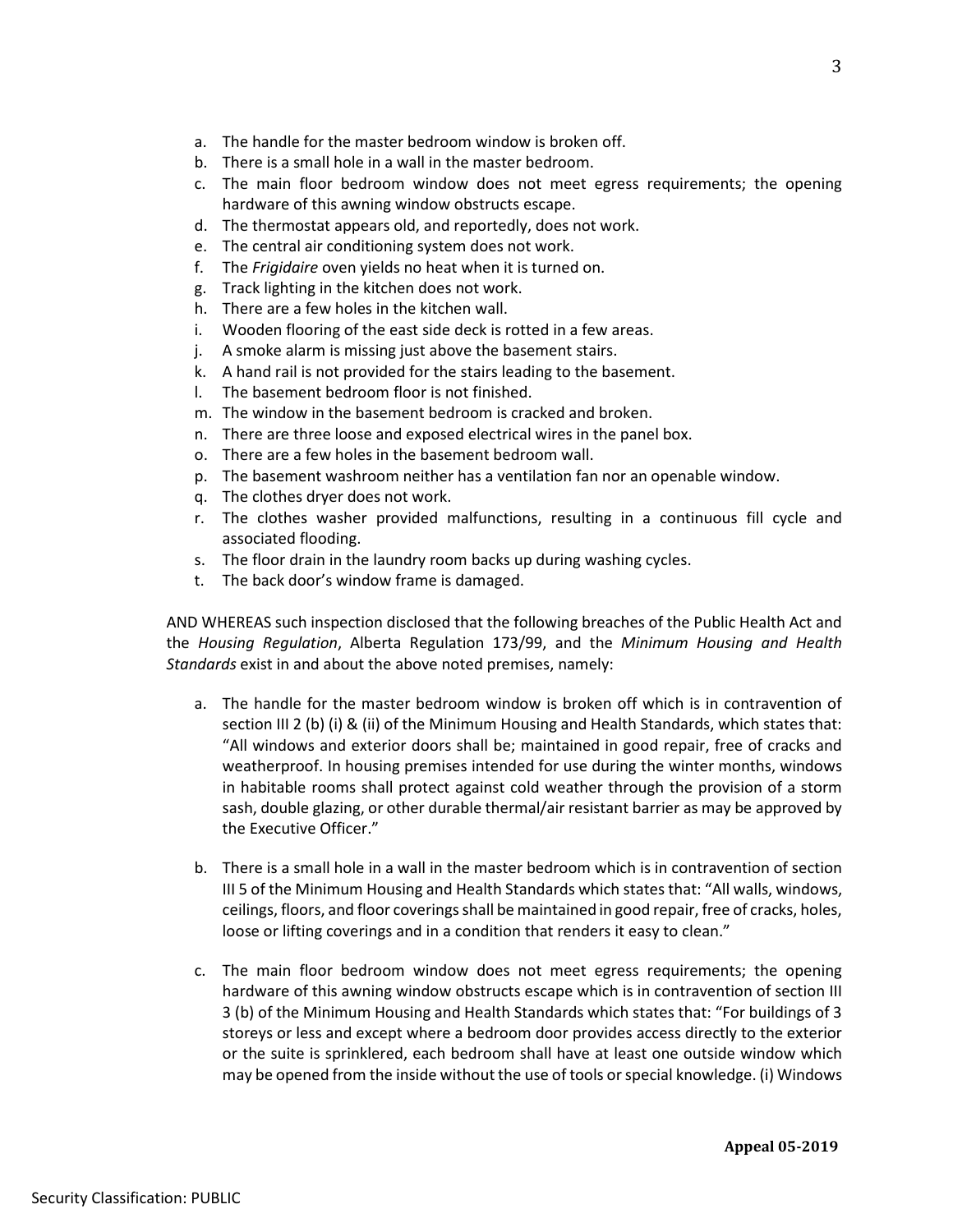referred to above shall provide unobstructed openings with areas not less than 0.35 m2 (3.8 ft2 ), with no dimension less than 380 mm (15")."

- d. The thermostat appears old, and reportedly, does not work which is in contravention of section IV 8 (a) of the Minimum Housing and Health Standards which states that: "All heating facilities within a housing premises are to be properly installed and maintained in good working condition, and be capable of safely and adequately heating all habitable rooms…"
- e. The central air conditioning system does not work which is in contravention of section 5(2) of the Housing Regulation, Alberta Regulation 173/1999 With amendments up to and including Alberta Regulation 38/2018, which states that: "No person shall cause or permit any condition in housing premises that is or may become injurious or dangerous to the public health, including any condition that may hinder in any way the prevention or suppression of disease."
- f. The Frigidaire oven yields no heat when it is turned on which is in contravention of section IV 14 (a) of the Minimum Housing and Health Standards which states that: "Every housing premises shall be provided with a food preparation area, which includes: (iv) a stove and a refrigerator that are maintained in a safe and proper operating condition. The refrigerator shall be capable of maintaining a temperature of 4 degrees C.  $(40^{\circ}F)$ ."
- g. Track lighting in the kitchen does not work which is in contravention of section IV 11 of the Minimum Housing and Health Standards which states that: "Every housing premises shall be supplied with electrical service. Outlets, switches and fixtures shall be properly installed and shall be maintained in a good and safe working condition."
- h. There are a few holes in the kitchen wall which is in contravention of section III 5 of the Minimum Housing and Health Standards which states that: "All walls, windows, ceilings, floors, and floor coverings shall be maintained in good repair, free of cracks, holes, loose or lifting coverings and in a condition that renders it easy to clean."
- i. Wooden flooring of the east side deck is rotted in a few areas which is in contravention of section III 3 (c) of the Minimum Housing and Health Standards which states that: "Inside or outside stairs or porches including all treads, risers, supporting structural members, rails, guards and balconies, shall be maintained in good repair and shall comply with the requirements of the Alberta Building Code or a Professional Engineer design."
- j. j. A smoke alarm is missing just above the basement stairs which is in contravention of section IV 12 of the Minimum Housing and Health Standards which states that: "Smoke alarms within dwellings shall be installed between each sleeping area and the remainder of the suite and, where hallways serve the sleeping areas; the smoke alarms shall be installed within the hallway. (a) Smoke alarms shall be operational and in good repair at all times."
- k. A hand rail is not provided for the stairs leading to the basement which is in contravention ofsection III 3 (c) of the Minimum Housing and Health Standards which states that: "Inside or outside stairs or porches including all treads, risers, supporting structural members,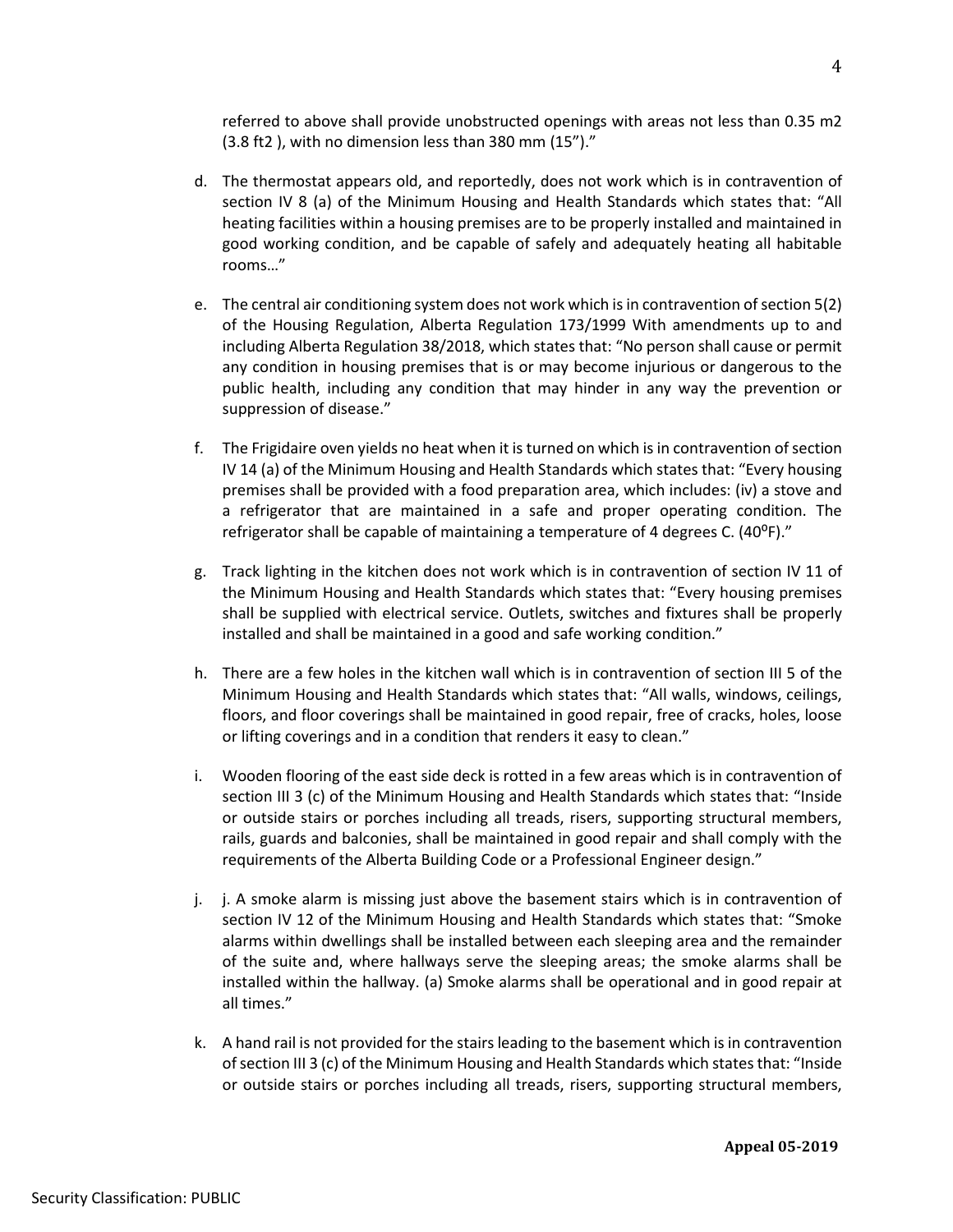rails, guards and balconies, shall be maintained in good repair and shall comply with the requirements of the Alberta Building Code or a Professional Engineer design."

- l. The basement bedroom floor is not finished which is in contravention of section III 5 of the Minimum Housing and Health Standards which states that: "All walls, windows, ceilings, floors, and floor coverings shall be maintained in good repair, free of cracks, holes, loose or lifting coverings and in a condition that renders it easy to clean."
- m. m. The window in the basement bedroom is cracked and broken which is in contravention of section III 2 (b) (i) & (ii) of the Minimum Housing and Health Standards which states that: "All windows and exterior doors shall be; maintained in good repair, free of cracks and weatherproof. In housing premises intended for use during the winter months, windows in habitable rooms shall protect against cold weather through the provision of a storm sash, double glazing, or other durable thermal/air resistant barrier as may be approved by the Executive Officer."
- n. There are three loose and exposed electrical wires in the panel box which is in contravention of section IV 11 of the Minimum Housing and Health Standards which states that: "Every housing premises shall be supplied with electrical service. Outlets, switches and fixtures shall be properly installed and shall be maintained in a good and safe working condition."
- o. There are a few holes in the basement bedroom wall which is in contravention of section III 5 of the Minimum Housing and Health Standards which states that: "All walls, windows, ceilings, floors, and floor coverings shall be maintained in good repair, free of cracks, holes, loose or lifting coverings and in a condition that renders it easy to clean."
- p. The basement washroom neither has a ventilation fan nor an openable window which is in contravention of section IV 7 (c) of the Minimum Housing and Health Standards which states that: "All rooms containing a flush toilet and/or bathtub or shower shall be provided with natural or mechanical ventilation."
- q. The clothes dryer does not work which is in contravention of section 5(2) of the Housing Regulation, Alberta Regulation 173/1999 With amendments up to and including Alberta Regulation 38/2018, which states that: "No person shall cause or permit any condition in housing premises that is or may become injurious or dangerous to the public health, including any condition that may hinder in any way the prevention or suppression of disease."
- r. The clothes washer provided malfunctions, resulting in a continuous fill cycle and associated flooding which is in contravention of section 5(2) of the Housing Regulation, Alberta Regulation 173/1999 With amendments up to and including Alberta Regulation 38/2018, which states that: "No person shall cause or permit any condition in housing premises that is or may become injurious or dangerous to the public health, including any condition that may hinder in any way the prevention or suppression of disease."
- s. The floor drain in the laundry room backs up during washing cycles which is in contravention of section IV 6 (a) & (c) of the Minimum Housing and Health Standards which states that: "The plumbing system and the sanitary drainage system… shall be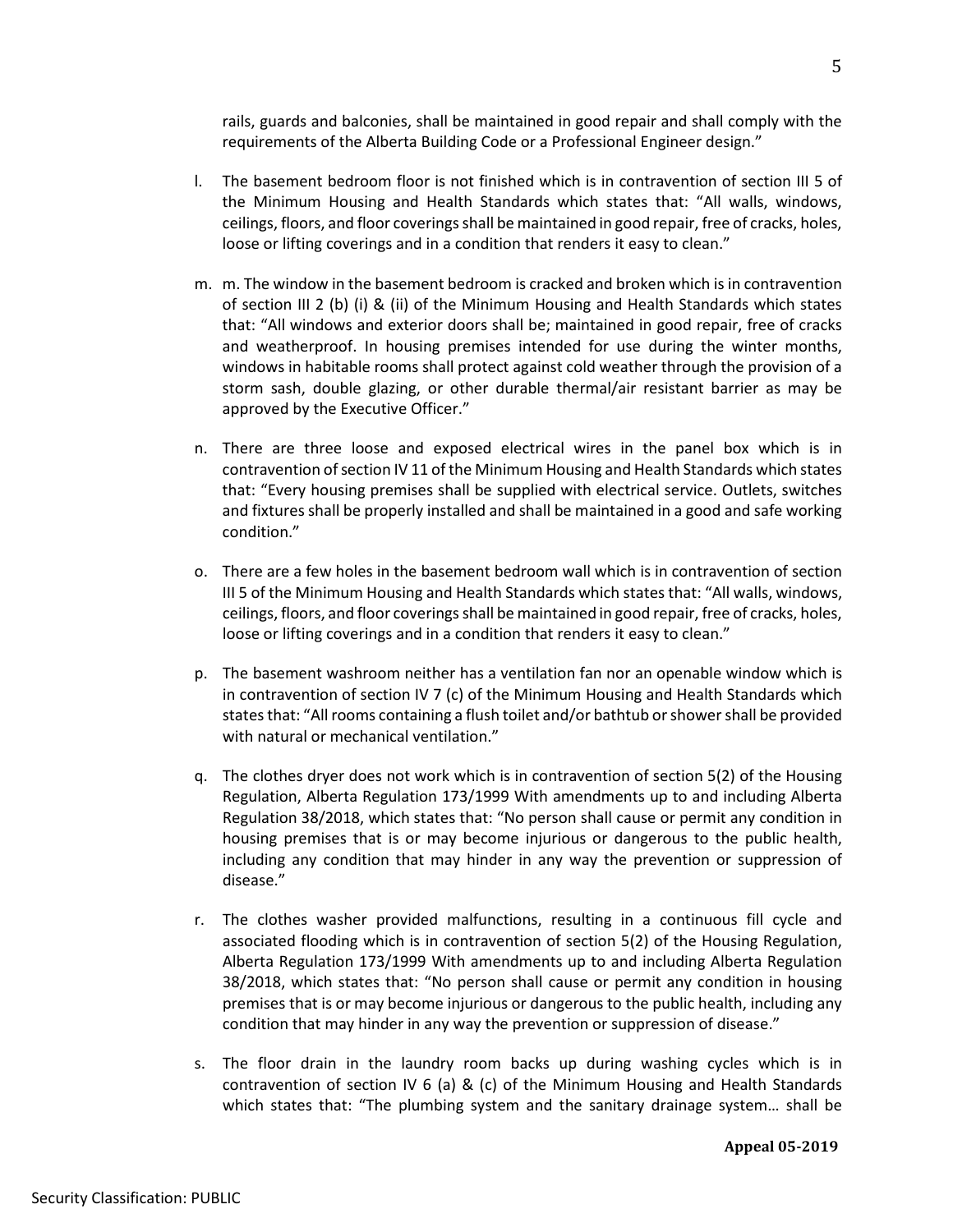maintained in a proper operating condition. All plumbing fixtures shall be serviceable, free of from leaks, trapped and vented to the outside."

t. The back door's window frame is damaged which is in contravention of section III 2 (b) (i) & (ii) of the Minimum Housing and Health Standards which states that: "All windows and exterior doors shall be; maintained in good repair, free of cracks and weatherproof. In housing premises intended for use during the winter months, windows in habitable rooms shall protect against cold weather through the provision of a storm sash, double glazing, or other durable thermal/air resistant barrier as may be approved by the Executive Officer."

AND WHEREAS, by virtue of the foregoing, the above noted premises is hereby declared to be **Closed for Tenant Accommodation Purposes**.

NOW THEREFORE, I hereby **ORDER** and **DIRECT**:

- 1. That the occupant(s) vacate the above noted premises on or before September 6, 2019.
- 2. That the owner(s) immediately undertake and diligently pursue the completion of the following work in and about the above noted premises, namely:
	- a. Repair or replace, as appropriate, all items noted pertaining to broken windows or window frames.
	- b. Properly repair all damaged walls.
	- c. Replace the main floor bedroom window to afford egress. Ensure the new window provides an unobstructed opening with the stipulated area and dimensions.
	- d. Install a new and working thermostat.
	- e. Repair or replace all malfunctioning or non-functional appliances (air conditioner, oven, clothes dryer, and clothes washer).
	- f. Install a new and working light fixture in the kitchen.
	- g. Rebuild the wooden flooring of the east side deck.
	- h. Install a new smoke alarm above the basement stairs.
	- i. Install the needed handrail.
	- j. Properly and professionally finish the basement bedroom floor.
	- k. Secure and cap, or otherwise render safe, the three wires in the panel box.
	- l. Install an openable window or a ceiling fan inside the basement washroom.
	- m. Properly and professionally correct the floor drain back-ups.
- 3. That until such time as the work referred to in paragraph 2 is completed to the satisfaction of the undersigned, or an Executive Officer of Alberta Health Services, the above noted premises shall remain vacant, secured from unauthorized entry, and closed for tenant accommodation.

The above conditions were noted at the time of inspection and may not necessarily reflect all deficiencies. You are advised that further work may be required to ensure full compliance with the Public Health Act and regulations, or to prevent a public health nuisance.

DATED at Medicine Hat, Alberta, August 7, 2019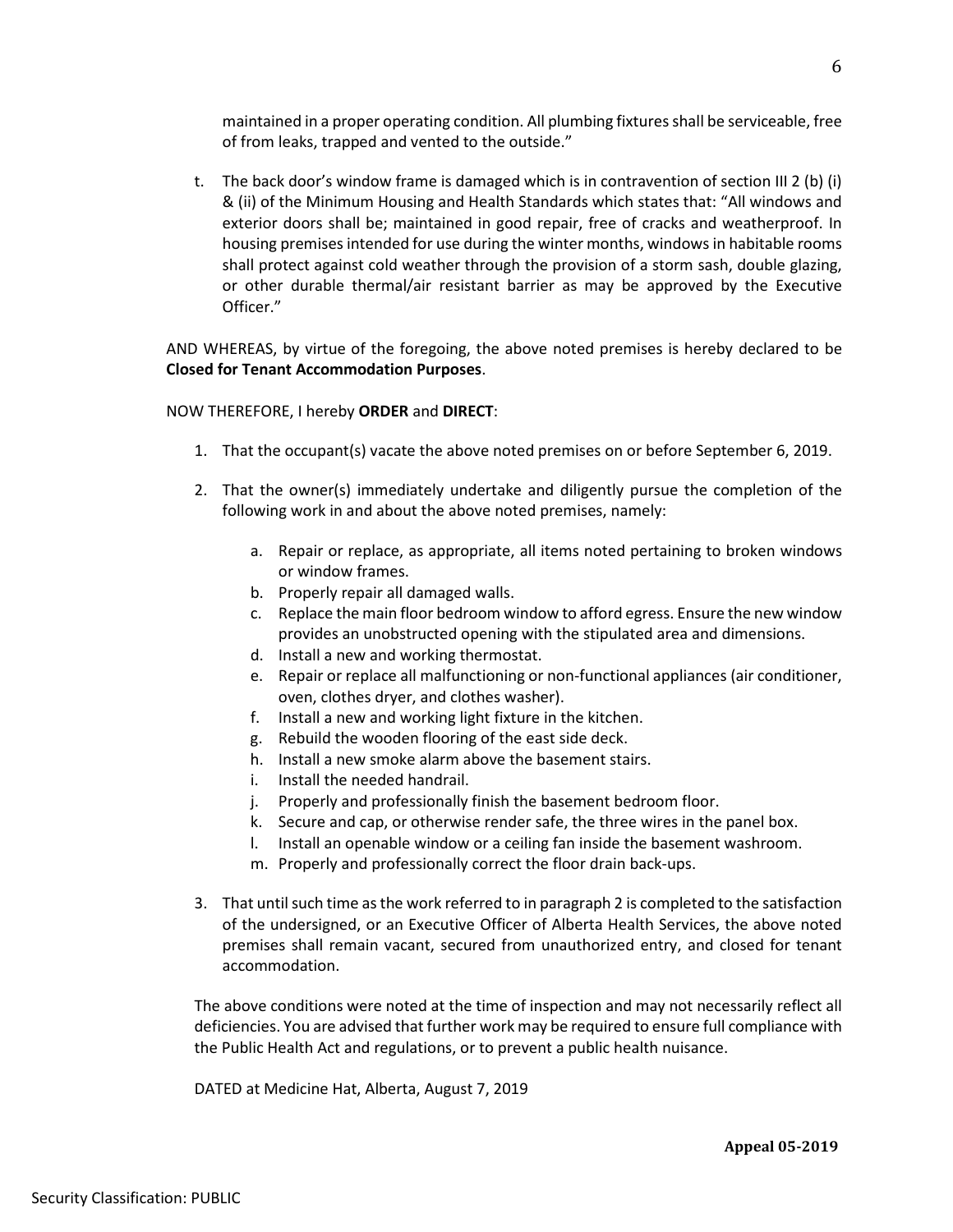Subhendra S. Dharampaul, MLT, BSc, MDiv, CPHI(C) Executive Officer Alberta Health Services

### **Grounds of the Appeal**

- [11] The Notice of Appeal alleges:
	- (a) That most of the items listed in the Notice of Appeal do not affect the quality of living in the home.
	- (b) That the premises are empty and will remain so until sold.

### **Legal Issues**

- [12] The legal issues on this Appeal for consideration by the Panel are as follows:
	- (a) Whether the EO erred in finding that the items listed in the Order in fact constitute a violation under the Act, the Housing Regulation and/or the *Minimum Housing and Health Standards* (the "MHHS"); and
	- (b) Whether the Premises should be closed for tenant accommodation.

#### **Jurisdiction**

[13] There are no objections to the Panel's jurisdiction to hear the Appeal.

### **Documents/Exhibits**

[14] Prior to the commencement of the hearing, the following documents were entered as exhibits by agreement of the parties:

(a) **Exhibit 1** – Binder of documents provided by AHS.

#### **Submissions of the Appellants**

[15] The Appellant submitted the following information in regard to each of the items identified in the Order as work to be completed:

*Repair or replace, as appropriate, all items noted pertaining to broken windows or window frames.*

(a) The handle is broken off on the bedroom window. The hardware that obstructs escape could be removed but she was told by the EO that it would still not meet AHS standards and that the entire window would have to be replaced. There are two windows in the bedroom so there is an exit provided in an emergency.

*Properly repair all damaged walls.*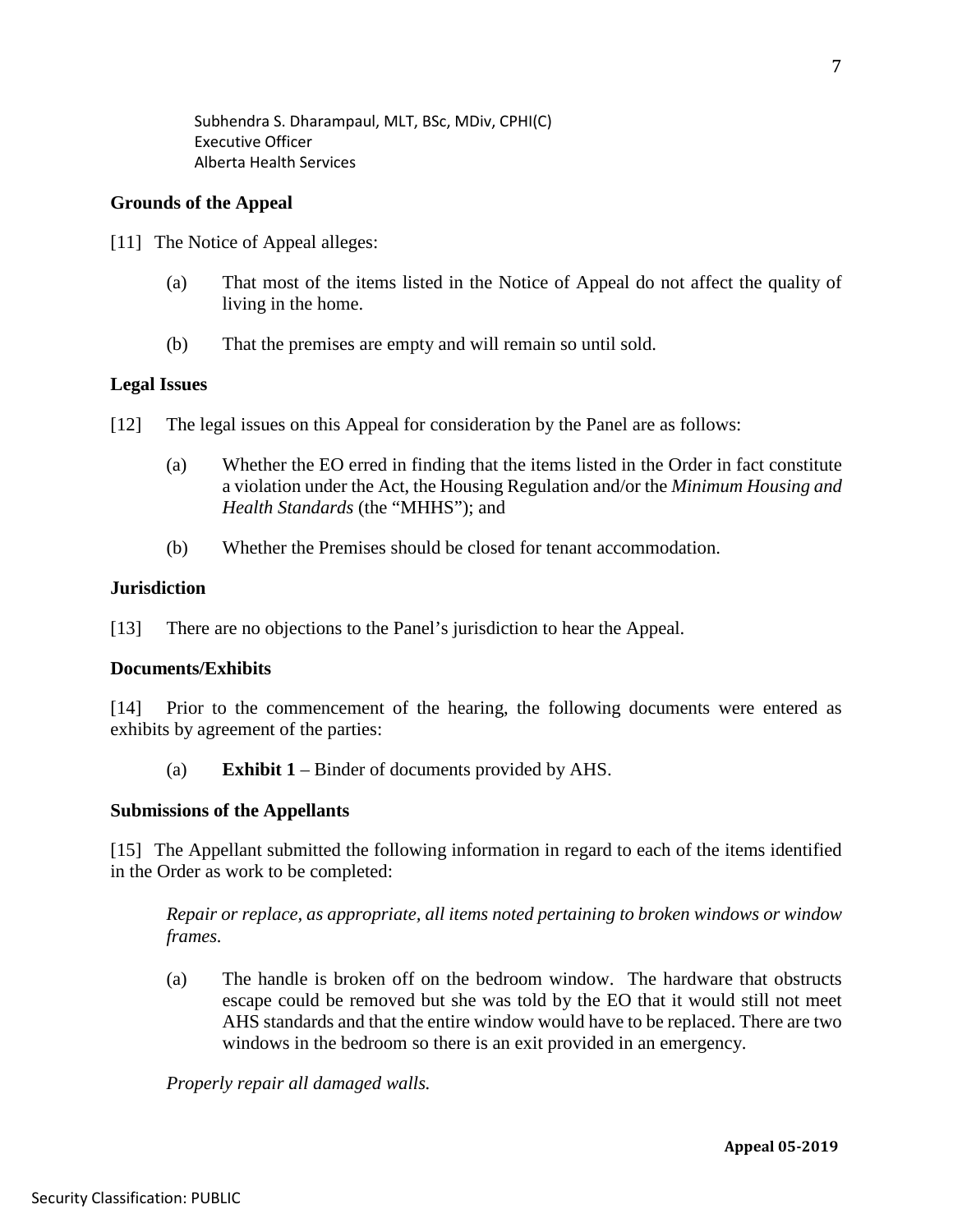(b) The hole in the wall is small and is in no way a health hazard. The tenants are responsible for the holes.

*Replace the main floor bedroom to afford egress. Ensure the new window provides an unobstructed opening with the stipulated areas and dimensions.*

(c) The room being used for a bedroom on the main floor is not a bedroom. It has a full glass door and was intended for use as a den or office.

*Install a new and working thermostat*.

(d) The thermostat is old but that doesn't mean it doesn't work.

*Repair or replace all malfunctioning or non-functional appliances (air conditioner, oven, clothes dryer and clothes washer).*

- (e) She was never told by the tenants that the air conditioner didn't work and it isn't required to be provided as a health standard for living in the home. It is not wired into the house.
- (f) The oven works. The breaker had been shut off.
- (g) The clothes dryer works.
- (h) The washer had been removed and placed in the garage as the tenants wanted to use their own.

*Install a new and working light fixture in the kitchen.*

(i) The kitchen has a large overhead ceiling light and the track light is not necessary to see in the kitchen area. The track light has never worked since the house was purchased.

*Rebuild the wooden flooring on the east side deck.*

(j) Some boards do need to be replaced.

*Install a new smoke alarm above the basement stairs*.

(k) The smoke alarm should be replaced if someone was to move into the home. The smoke detector is an older model and has no battery.

*Install the needed handrail.* 

(l) The handrail is the original one in the house and the Appellants are of the view that they are compliant with the MHHS.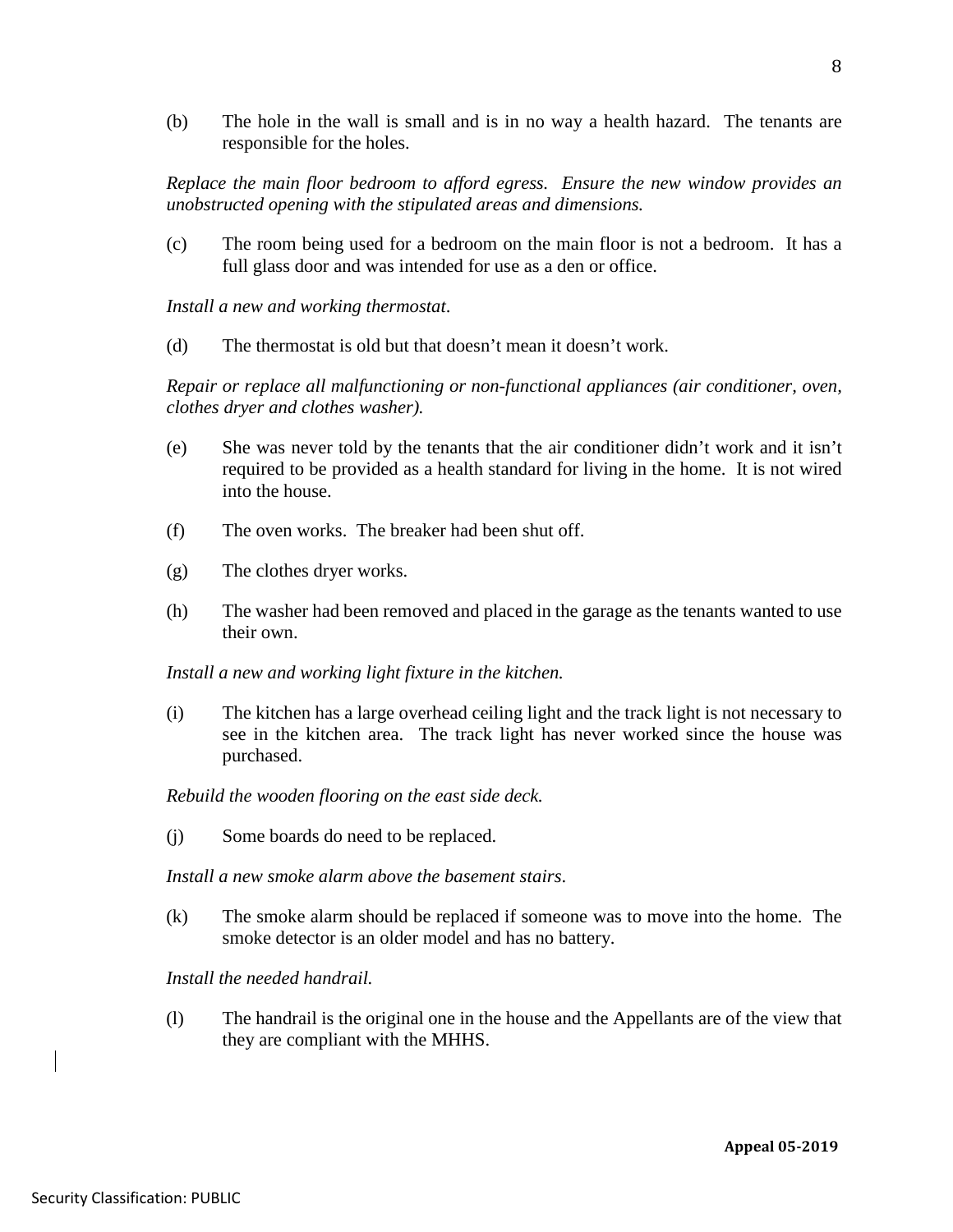### **Submissions of the Respondent**

[16] The Respondent indicated that under the Act, owners have an obligation to comply with the terms and conditions of the Housing Regulations and the MHHS. The Respondent stated that the MHHS exist to ensure all Albertans live in safe conditions and they provide minimum conditions that make housing premises safe.

[17] The EO stated that when he inspected the premises on August 1, 2019, the premises were occupied by tenants and he observed the following violations in contravention of the MMHS and the Housing Regulations (Photographs are found in Tabs 3, 9 & 11 of Exhibit 1):

- (a) The handle for the master bedroom window is broken off.
- (b) There is a small hole in the in a wall in the master bedroom.
- (c) The main floor bedroom window does not meet egress requirements; the opening hardware of the awning window obstructs escape.
- (d) The thermostat appears old, and reportedly does not work.
- (e) The central air conditioning system does not work.
- (f) The Frigidaire oven yields no heat when it is turned on.
- (g) Track lighting in the kitchen does not work.
- (h) There are a few holes in the kitchen wall.
- (i) Wooden flooring of the east side deck is rotted in a few areas.
- (j) A smoke alarm is missing just above the basement stairs.
- (k) A hand rail is not provided for the stairs leading to the basement.
- (l) The basement floor is not finished.
- (m) The window in the basement bedroom is cracked and broken.
- (n) There are three loose and exposed electrical wires in the panel box.
- (o) There are a few holes in the basement bedroom wall.
- (p) The basement washroom neither has a ventilation fan nor an openable window.
- (q) The clothes dryer does not work.
- (r) The clothes washer provided malfunctions, resulting in a continuous fill cycle and associated flooding.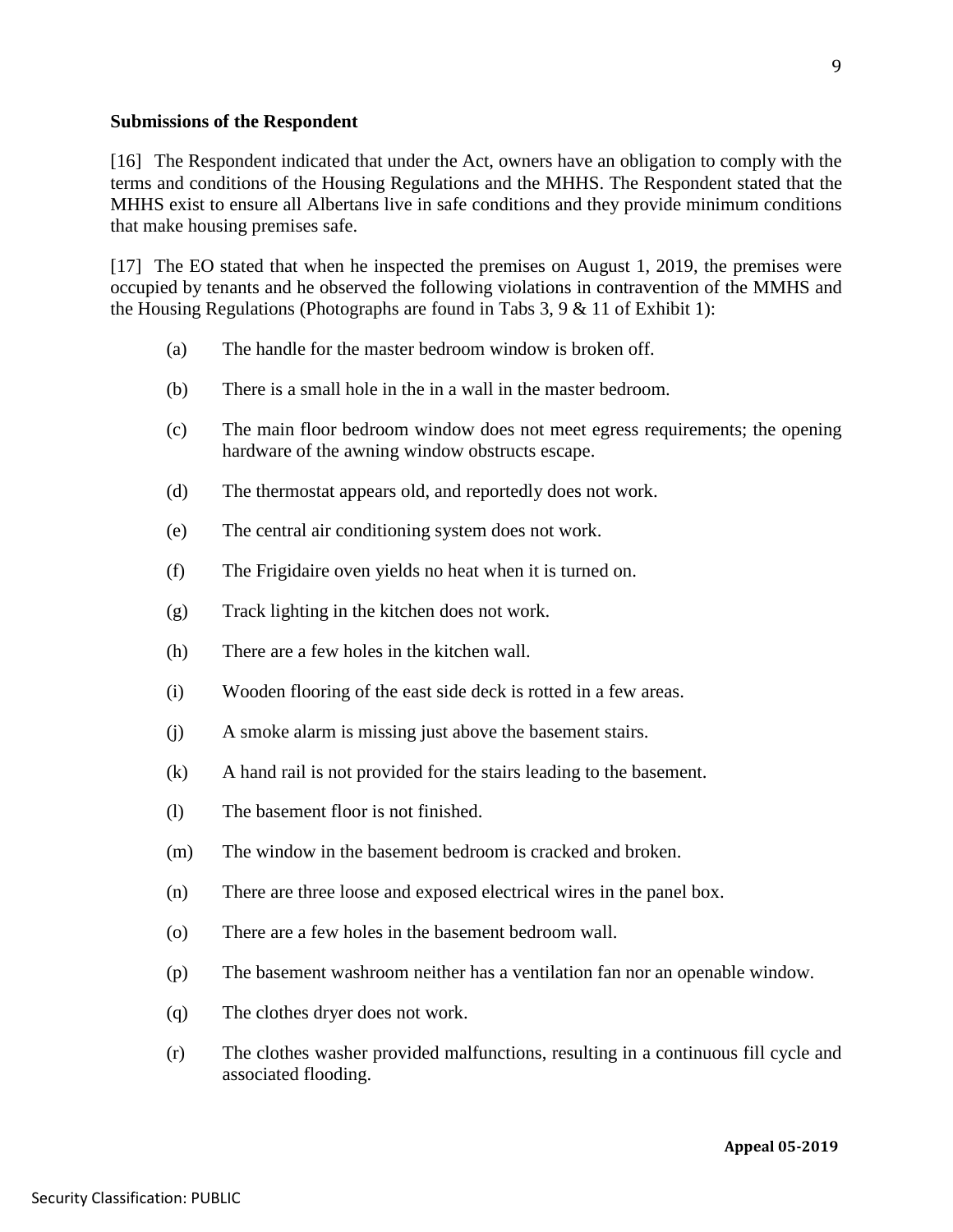- (s) The floor drain in the laundry room backs up during washing cycles.
- (t) The back door's exterior window frame is damaged.

[18] The EO stated that the Order explains why items e, q, and r contravene the Alberta Housing Regulations and why the remainder of items contravene the MHHS.

[19] When questioned about each item in the Order, the EO provided the following additional *viva voce* evidence:

- (a) The handle for the master bedroom window was broken off which could result in a personal injury (item a).
- (b) The holes in the drywall (items b, h  $\&$  o) make the walls hard to clean and for easy for pests to enter.
- (c) The tenants complained of discomfort due to the lack of air conditioning (item e). He stated that living in an environment in the summer without central air conditioning could impact the health and brain functioning of the tenant e.g. memory and that lack of a functioning clothes dryer (item q) could affect the mental health and the enjoyment of life by the tenants experiencing it at the time.
- (d) The rotten wooden flooring on the east side deck could result in an individual having a leg injury or fracture and even death (item i). He stated that this finding is truly a violation.
- (e) Deficiencies regarding electrical services (items  $g \& n$ ) and the missing smoke alarm (item j) and having a second smoke alarm that was not working are always a concern in regards to fire safety.
- (f) The lack of ventilation in the basement bathroom could result in moisture collecting and/or mold (item p).
- (g) The back door's exterior window frame is damaged which may affect weather proofing (item t).

[20] The EO stated that if things are in disrepair according to the MHSS and not in good working condition, generally, they do not get better they just get worse. He stated that it was the sum of all of these violations indicated the overall neglect of the home and resulted in the Closed for Tenant Accommodation Order. If the Order is not complied with, the conditions of the premises might become injurious to the health of the public or may hinder the prevention and suppression of disease.

[21] The EO stated that he did not register the Order on the title of the premises.

[22] The Respondent submits that the Order is supported by the EO's findings during the Inspection and accordingly, should be confirmed by the Board.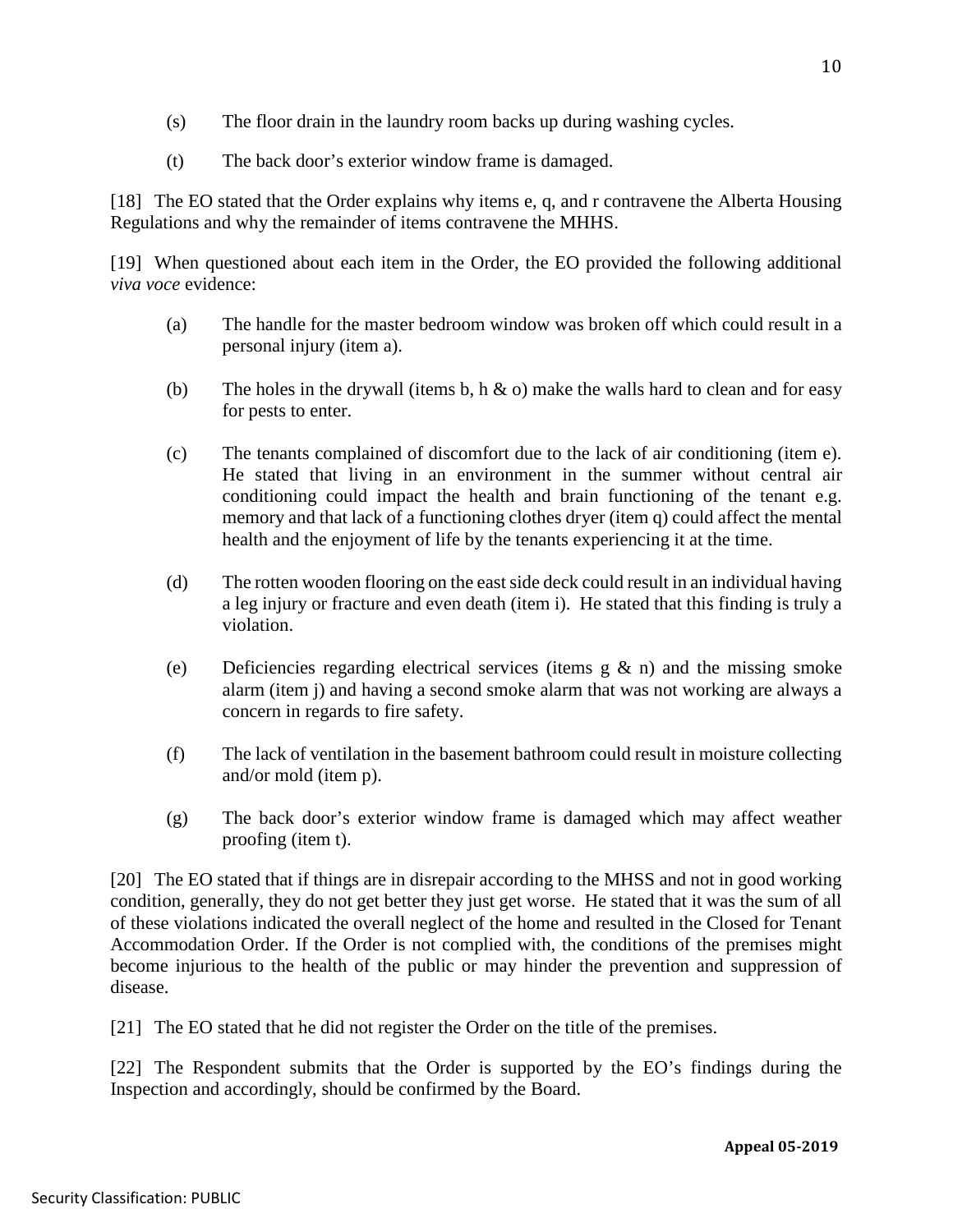### **Analysis and Reasons**

[23] It appears from the Order and the EO's testimony that, the moment something is not working, is broken or is missing, automatically results in an violation under the Act, the Housing Regulations or the MHHS. However, this cannot be the case, nor should it be. In order for something to be considered a violation under the Act, the Housing Regulations or the MHHS, a health hazard must be identified.

[24] To illustrate this point, let us look at the issue of missing electrical covers, for example. Missing plate covers do not, by themselves, constitute a violation under the MHHS. The followup question is whether a missing cover might cause a safety hazard. In *R. v George*<sup>[1](#page-10-0)</sup> Judge L.E. Malin considered whether a missing cover plate on an electrical outlet in a basement bedroom establishes a contravention of part IV, section 11 of the MHHS:

> [...] The matter then comes down to the question of whether the absence of the cover plate is proof that it has not been "maintained in good a safe working condition." The photograph of the outlet clearly shows that the covers plate is missing. The mere absence of a cover plate does not, by itself and in this instance, prove that the outlet was not in a good working condition or in safe working condition or that it compromised the safety of the housing premises. The charge under count 35 is dismissed.

[25] As such, it is expected that EOs will not simply list missing or broken items as violations without determining if the thing that is missing or that is broken would compromise the safety of the tenant living in the Premises.

[26] The Respondent has identified a broken handle of one of the master bedroom windows as being a contravention of Part III, section 2(b)(i) and (ii) of the MHHS. That section reads as follows:

## (b) **Windows and exterior doors**

- (i) All windows and exterior doors shall be; maintained in good repair, free of cracks and weatherproof.
- (ii) In housing premises intended for use during the winter months, windows in habitable rooms shall protect against cold weather through the provision of a storm sash, double glazing, or other durable thermal/air resistant barrier as may be approved by the Executive Officer.

[27] Based on the evidence presented at the Hearing, it was revealed that that handle for the window crank is missing. As such, it is not possible to open and close the window. That fact that the window cannot be opened does not mean it is in disrepair; not all windows are openable. The evidence also shows that the windowpane was in good working order as was the window's seal, which was not compromised in any way. This means that the window fully protects the tenants

<span id="page-10-0"></span> <sup>1</sup> 2018 ABPC 20 at para. 124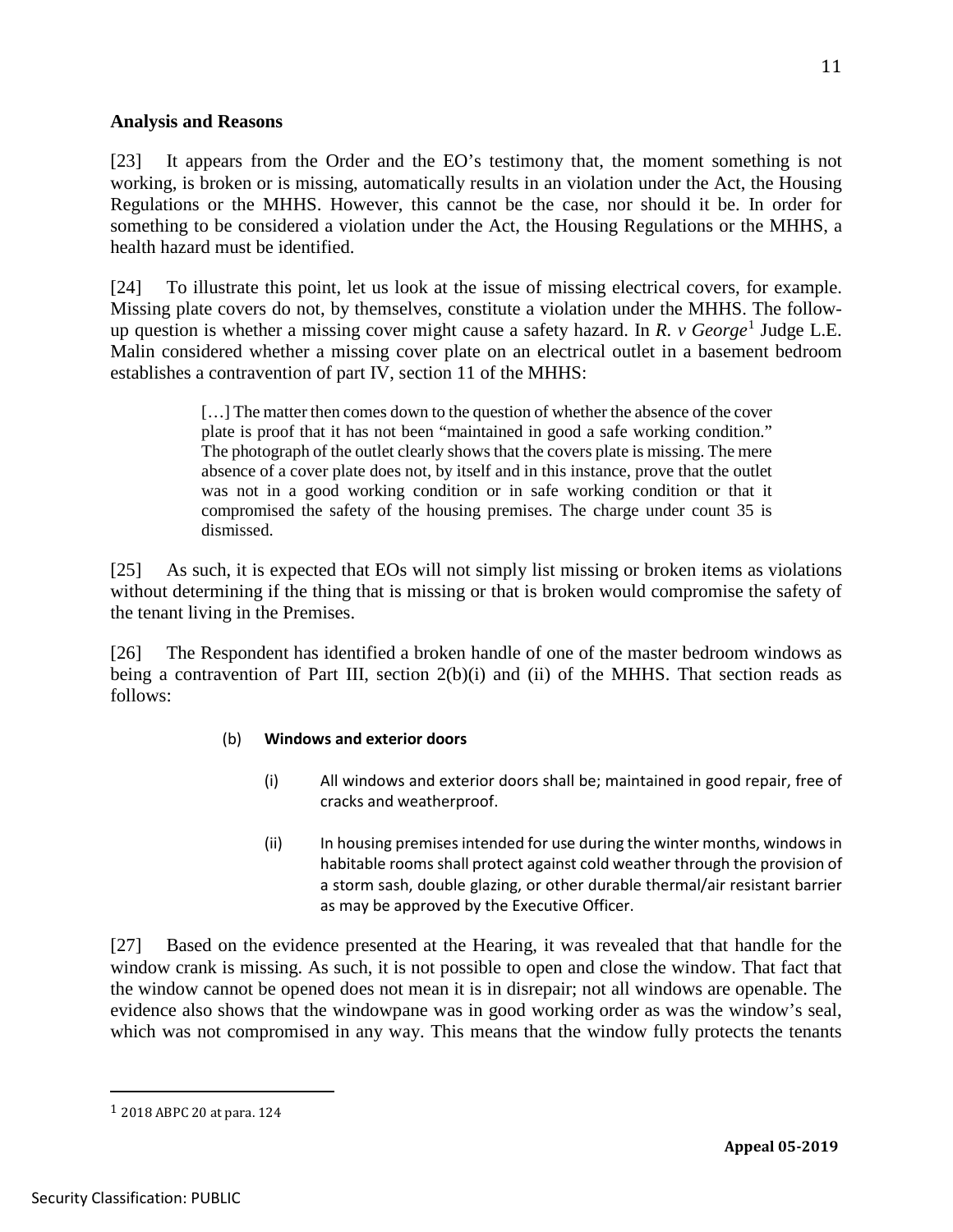from the outside weather. The Panel fails to see how the fact that a window cannot be opened creates a health hazard.

[28] At paragraph d. (page 2) of the Order, the EO states that "the thermostat appears old, and reportedly, does not work, which is in contravention of the part IV, section 8 (a) of the MMHS. That section states as follows:

# 8. **Heating Facilities**

- (a) All heating facilities within a housing premises are to be properly installed and maintained in good working condition, and be capable of safely and adequately heating all habitable rooms, bathrooms, and toilet rooms within the building to a temperature of
	- (i) at least  $22^0C(71^0F)$ , or
	- (ii) maintained at a temperature of at least  $22^{\circ}C(71^{\circ}F)$  when the control of the supplied heat in a dwelling is the responsibility of a person other than the occupant.

[29] The fact that a thermostat appears old does not mean that is it not in good working condition. The evidence that the thermostat allegedly did not work came was from the tenants' complaint that the air conditioning did not work. This is nothing more than hearsay evidence. In any event, the air conditioning never worked (as it was not wired) and was not part of the lease agreement. Even if it were part of the lease, a non-operational air conditioner is not a violation under the MHHS; Part IV, section 8 deals with heating, not air conditioning. Moreover, the Panel cannot accept the EO's argument that he considers a non-operational air conditioner as harmful to the mental wellbeing of the tenants; there is nothing in the Act, the Housing Regulations or the MHHS that supports this.

[30] At paragraph e. (page 2) of the Order, the EO found that a non-operational air-conditioning is a violation of s. 5(2) of the Housing Regulations, which states that "[n]o person shall cause or permit any condition in housing premises that is or may become injurious or dangerous to the public health, including any condition that my hinder in any way the prevention of suppression of disease." During questioning by the Panel, the EO argued that a non-functioning air-conditioning could be injurious to the mental health of the tenants. When asked if a house without airconditioning would be a violation under the Housing Regulations, the EO stated that it would not, but if a house did have air conditioning that did no work, this would be harmful because the tenants would expect it to work. The Panel cannot accept this logic. The Panel finds no violation under the Act, the Housing Regulations or the MHHS with respect to the lack of air conditioning in the Premises.

[31] At paragraph r. (page 3) of the Order, The EO found that the clothes washer malfunctioned, resulting in a continuous fill cycle and associated flooding, which is in contravention of s.5(2) of the Housing Regulation. However, the EO did not observe any malfunction and instead relied on the hearsay evidence of the tenants.

[32] The Appellants testified that the clothes washer belonged to the tenants and that the Appellants' clothes washer was stored in the garage, as the Tenants insisted on using their own. If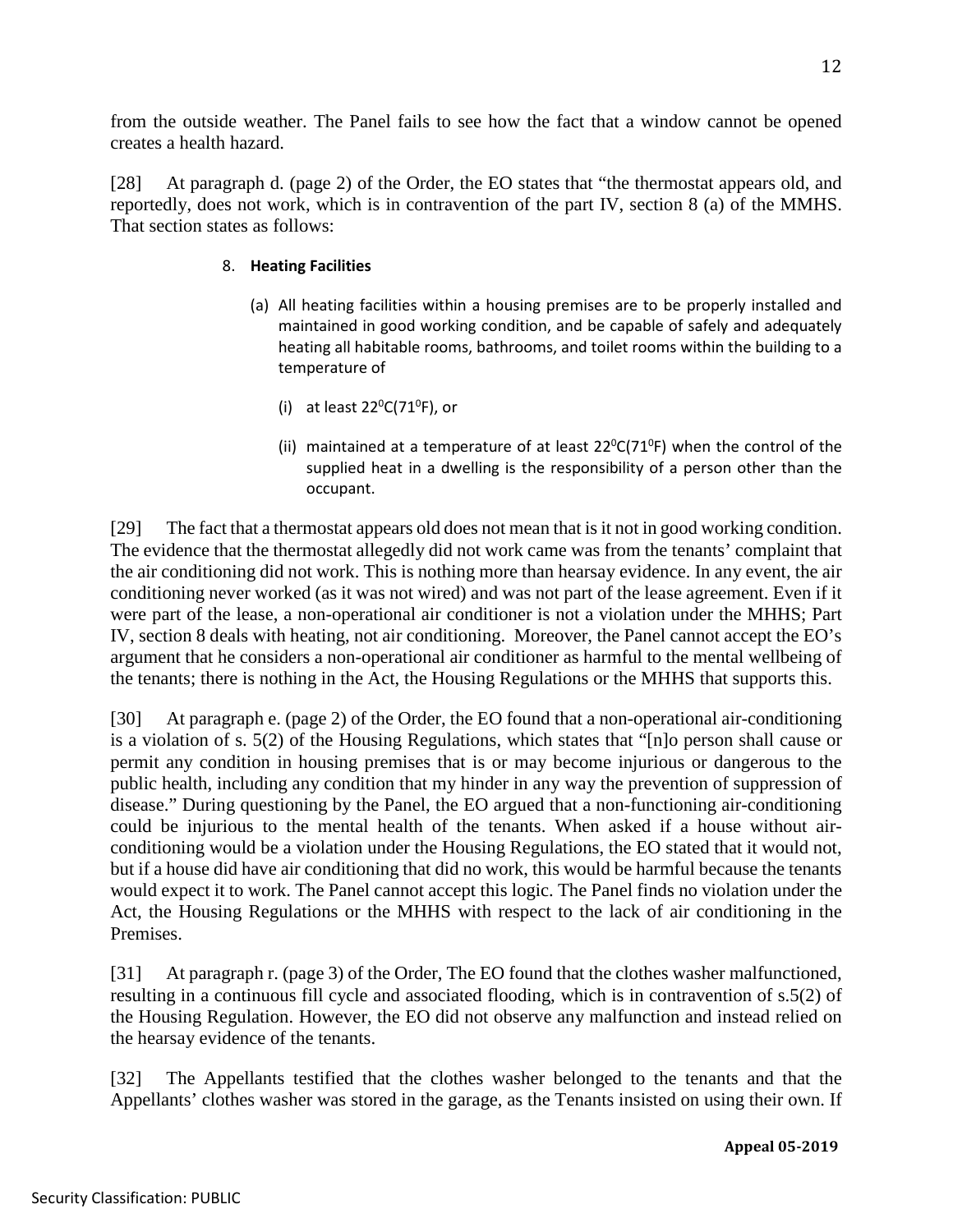said washer was in fact malfunctioning, then that responsibility lies with the tenants, not the Appellants.

[33] Given the foregoing, the Panel finds that the EO did not establish a violation under the Housing Regulation with respect to the clothes washer.

[34] At paragraph s. (page 3) of the Order, the EO states that the floor drain in the laundry room backs up during washing cycles which is contravention of part IV, section 6(a) and (c) of the MHHS, which states that "[t]he plumbing system and the sanitary drainage system…shall be maintained in a proper operating condition. All plumbing fixtures shall be serviceable, free from leaks, trapped and vented to the outside." Again, the EO relied on the tenants' hearsay evidence. During questioning by the Panel, the EO was unable to provide any substantiating evidence, such as stains left by flooding or any odor associated with the flooding. The Panel therefore finds that the EO erred in finding a violation under the MHHS.

[35] At paragraph t. (page 3) of the Order, the EO found that the back door's window frame is damaged, which is in contravention of part III, section 2 (b) (i) and (ii) of the MHHS, which states:

## 2. **Windproof, waterproof, weatherproof condition**

…

## (b) **Windows and exterior doors**

(i) All windows and exterior doors shall be; maintained in good repair, free of cracks and weatherproof. (ii) In housing premises intended for use during the winter months, windows in habitable rooms shall protect against cold weather through the provision of a storm sash, double glazing, or other durable thermal/air resistant barrier as may be approved by the Executive Officer.

[36] The section of the MHHS deals with the windproof, waterproof and weatherproof condition of windows and doors, not their aesthetics. The evidence provided during the hearing and in particular during questioning of the EO by the Panel confirmed that only the plastic frame (which is only a cover for aesthetic purposes), which covers the outer edges of the window was cracked. That is, the windowpane was not affected, nor was the weatherproofing, windproofing or waterproofing of the window. Moreover, the door properly functioned and the seal around the door and the window was intact. Ms. Baron testified that the frame covering the outer edges of the window was cracked when would-be thieves attempted forced entry. The only thing that this caused was an unsightly crack. Otherwise, the back door and its window are in good repair.

[37] The Panel finds that the EO erred in finding a violation under the MHHS with respect to the backdoor window.

## **Findings and Conclusion**

[38] After reviewing the evidence and submissions made by the Parties, the Panel makes the following findings: